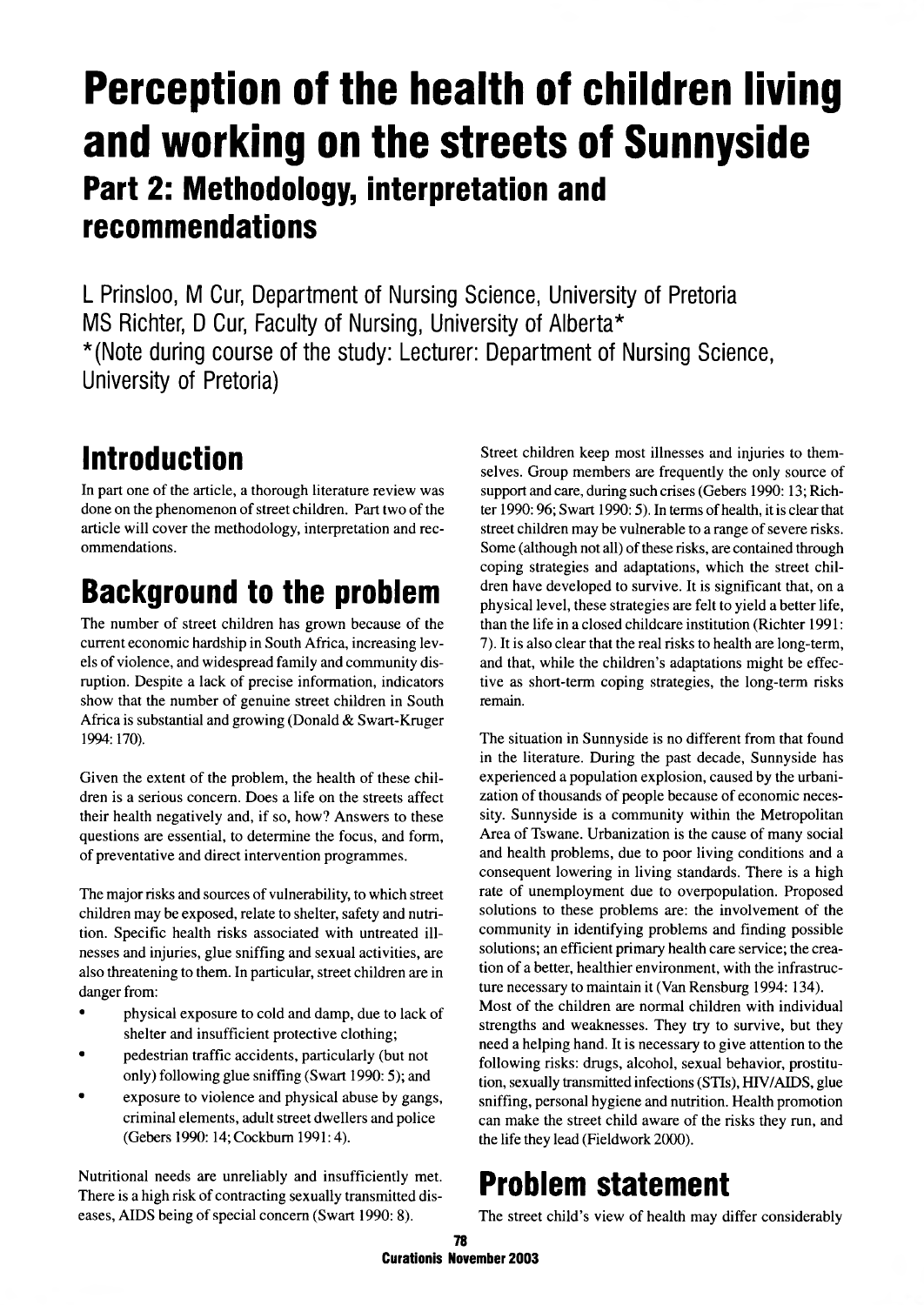from that of the researcher. The researcher first has to internalize the street child's ideas, beliefs and values about health, before health promotion and healthy practices can be planned.

What effect does this view of health and health promotion have on the role of the community health worker as health promoter? Community health workers may assume their perceptions and assessments of a client's health status as accurate and congruent with those of the client. However, discrepancies exist between the perceptions of clients, in this case the street children, and those of community health workers. This can have serious consequences when planning health promotion strategies (Jenkins & Emmet 1997: 427).

# Purpose of the study

The purpose of the study was to describe the perceptions of street children concerning their own health.

# Objectives of the study

The objectives of this study are:

- to describe the street children's perspectives on health,
- to describe suggestions concerning health promotion strategies when working with street children.

# The theoretical framework

This study is based on the theoretical framework of Neuman's theory, for teaching a holistic approach to client problems. The Neuman theory presents a comprehensive and systematic approach for organizing nursing phenomena. It is a valuable theory for structuring relationships between clients (street children), client systems and the researcher. The theory is an attempt to provide a framework for viewing health care problems. The Neuman theory focuses primarily on two concepts: the nature of an individual's, or group's, response to stress factors, and the community health worker's activities to assist the person to best respond to these stress factors. The theory represents important aspects of general and specific types of health care, while being comprehensive in relation to nursing care approaches. The ultimate goal of primary prevention is implicit in the theory. The theory generates new approaches to street children's concerns and its usefulness is validated in this research.

The Neuman theory provides the opportunity for community health nurses to draw on related scientific knowledge, and use it in a more appropriate way for health promotion. There are four metaparadigm concepts included in the theory: person, environment, health and nursing. Neuman states that:

Nursing is concerned with the total person and is a 'unique' profession concerned with all variables affecting a client's response to stress factors. In

this case, nursing will be health promotion strate gies and health care access to the street children in their environment, the streets of Sunnyside.

- A person is at all times in some state of health or illness and is a dynamic composite of interrelationships between physiological, psychological, sociocultural, developmental and spiritual factors. In this case, the person will be the street child. The street child is mostly on the neutral point of the illness/ wellness continuum, only realizing that something is wrong with his body when disability in the interrelationships occurs, that cannot be solved by his protective factors.
- Internal and external environments exist for the client, and varying degrees of harmony and balance between the internal and external environments are maintained. In this case, the street children have no external environment. The street children have to use their unique protective factors, such as creativity, to keep the balance and harmony in their health, to survive.
- Health is the condition in which parts and subparts of the whole person are in harmony. In this case, the street children have no harmony on the streets, and their health is affected by it, even if they do not always realize it.

# Research design

A qualitative descriptive design was followed in this study.

## Population and sampling

The population consists of all the children living and working on the street of Sunnyside. Purposive sampling was used. This type of sampling is based on the judgment of the researcher (De Vos 1998: 198). The researcher worked with the street children for 18 months prior to the study. She knew the participants and they knew her. The researcher purposively chose nine participants out of the group visiting a gathering place, the Koffie Huis, to participate in the research. Participants were all black boys, aged 9 - 13 years, living and working on the streets of Sunnyside. They were chosen because they shared similar backgrounds.

## Methods used to obtain data

Focus group interviews and field notes were used as data gathering method. The unstructured interview technique was used. It promoted open communication, allowed the participants to comment, ask questions, and to respond to comments on the topic of their perception of health. Guided by a skilled interviewer, the participants shared their ideas and perceptions and influenced each other to respond to ideas and comments in the discussions. The researcher acted as fieldworker.

The field notes included observational, theoretical and methodological notes. Four focus groups were conducted, with the same group of participants. Data was gathered until saturation of data was reached. The data was transcribed within 72 hours, after each meeting.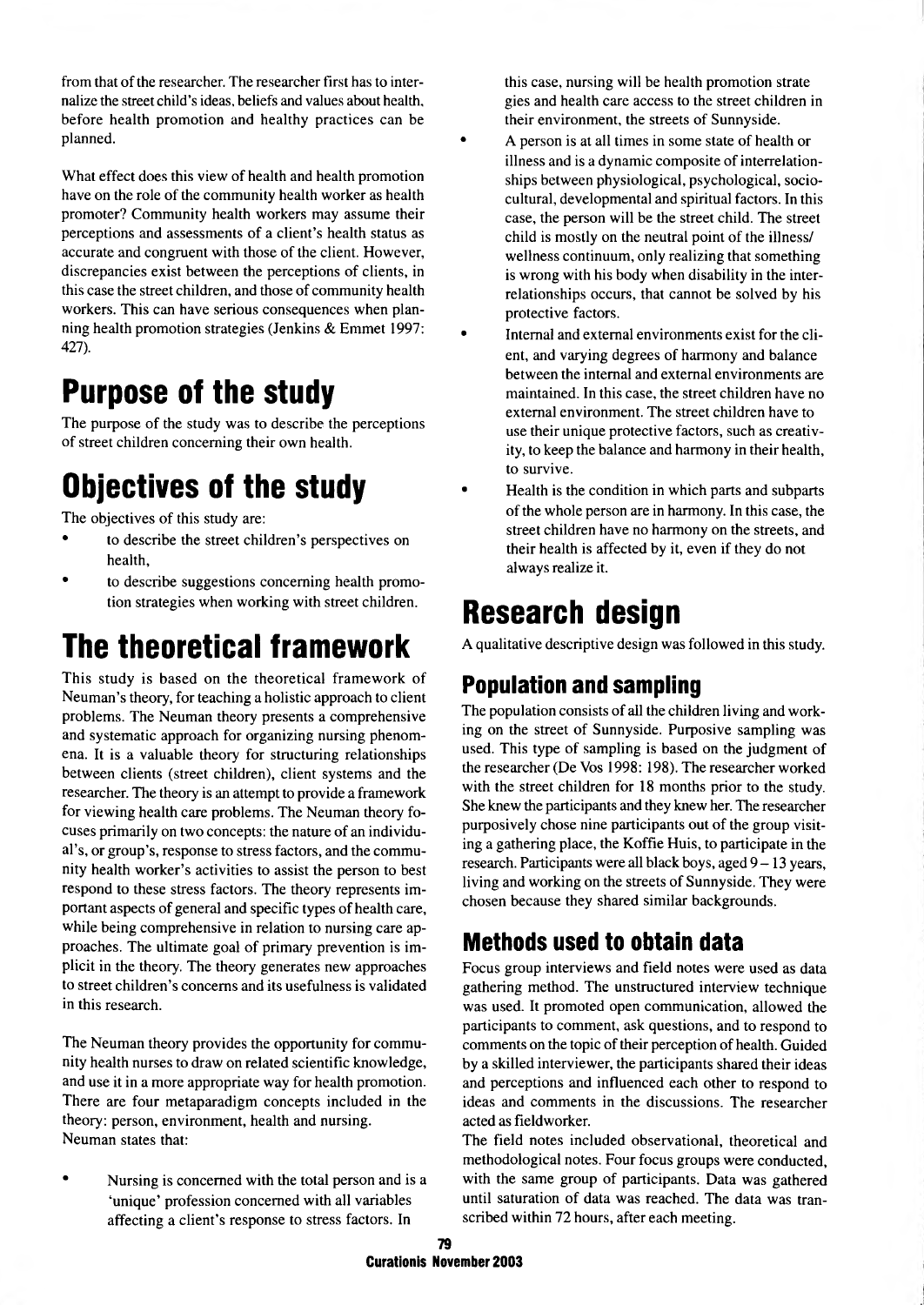## Data analysis

The technique used in the Tesch approach (Creswell 1994: 154) was followed during the data analysis phase. The researcher got a sense of the whole by reading through all the transcripts. Similar topics were clustered together and merged into columns. Topics were abbreviated as codes, and descriptive wording given to each topic. These were turned into categories. The data material for each category was assembled in one place and analyzed.

## Ethical implications

In this study, the participants were diverse, coming form different ethnic backgrounds. To prevent emotional harm to any of the participants, the different value systems, community standards, and professional levels, of the two communities (the researcher and the street children) had to be taken into consideration.

## Harm and risk

The local police and rehabilitated street children pledged to safeguard the participants.

### Inform ed consent

To ensure that there was not a relationship of mistrust amongst the participants (Miles& Huberman 1994:291, Polit & Hungler 1997: 133), informed consent was received verbally from all the participants involved. From the outset, the researcher was very clear about defining the purpose of the study. Ethical approval to conduct the study was granted by the Ethics Committee, Faculty of Health Sciences, University of Pretoria.

### Honesty and trust

Violation of self-determination is another aspect that was taken into consideration, in view of the approach used during this study. An atmosphere of honesty and trust was established from the outset, with no hidden agendas.

#### **Confidentiality and anonymity**

The participant's anonymity was ensured; the names of the participants were not used. The data and participants' names were kept separate. It was impossible to link data to a specific participant. The tapes were destroyed after the completion of the research project.

### Privacy

The rights, interests and wishes of participants were respected at all times. Also, the participants' privacy was respected, to allow them to think and share information/ experiences, without any interference. The researcher collected only information relevant to the study.

### **Termination**

The right to withdraw from the study was explained to the participants.

## Trustworthiness of the study **Credibility**

The credibility of a study is ensured if the findings are a true reflection of reality (Holloway & Wheeler 1996:165). In this study, the following were used to ensure credibility:

### **Member checking**

In this study, the researcher referred themes, which emerged from the data, to the participants. The participants were asked if the interpretations of the researcher were accurate and if the researcher has not omitted any aspects of their experiences. This was done to verify the meaning that was extracted from the data. This technique was used throughout the data collection process, to confirm the truth value or accuracy of the interpretation. The final structure was developed after the discussion with the participants (Holloway & Wheeler 1996:166). Trustworthiness of findings in qualitative research is demonstrated when participants recognize the reported research findings as accurately representing their own experience (Krefting 1991: 217).

## Prolonged engagement

Before the actual data gathering started, the researcher had already been involved with the street children, for the previous 18 months, as a voluntary worker. The researcher allowed enough time to establish rapport for the participants to respond, reflect on themselves, and verbalize their experiences, during the focus groups. The researcher spent time on verbatim transcriptions and data analysis, which gave more insight into data. A lengthened period of time was spent with the participants. This provided the researcher the opportunity to control the perspectives of the participants. It also allowed the participants to become used to the researcher.

### Reflexivity

Reflexivity refers to the assessment of the influence of the researcher's own background, perceptions and interests on the qualitative process. The researcher decided not to facilitate the focus groups herself, because her experience in the field of street children could possibly influence the participants. The researcher acted as field worker. This made it possible to remain up to date with everything that happened during the focus groups. Field notes were written following each contact with the focus group, with the purpose of auditing. Field notes are similar to notes kept in a diary, and it reflects the researcher's thoughts, feelings and ideas, that originate as a result of contact with the participants (Krefting 1991:218).

## **Transferability**

In this study, an in-depth description of the design, methodology and literature review was used to enhance clarity. This allows accurate replication or transferability.

## **Dependability**

Member control was used regarding all the data. The participants examined the interpreted data to confirm that it was a version of their story. The participants were invited to comment on the reconstruction of the final interpretation of the data. Peer group investigation occurred when the researcher discussed the research process and findings, with impartial colleagues, who are experienced in qualitative research. This had been done continuously, in the form of an informal discussion with various lecturers, who critically evaluated the study and challenged the researcher on how certain decisions were made.

### **Triangulation**

Multiple triangulation was used in this study, consisting of the triangulation of data, methods and investigations. The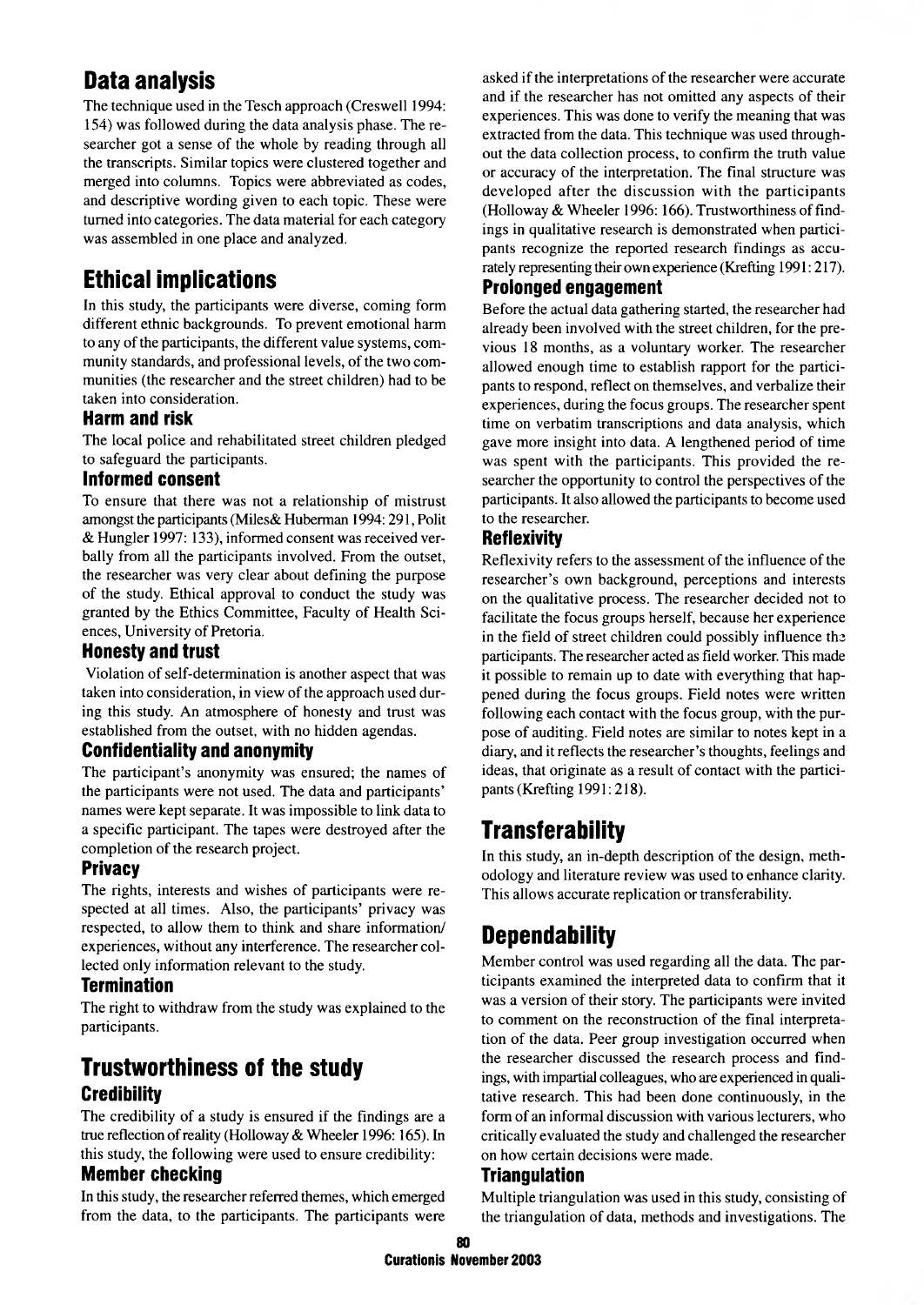focus group data was combined by means of interviews. Data was also confirmed by conducting an extensive literature study. If, according to Carey (1994: 224), the various methods produce the same data, the method triangulation increases the trustworthiness of the study. Investigator triangulation was used in the sense that an independent investigator facilitated the focus groups, and the researcher collected the data through interviews. "Investigator triangulation is considered to have occurred when each investigator has a prominent role in the study, the expertise of each investigator is different, and the expertise of each investigator is evident in the study" (Carey 1994: 225).

## **Confirmability**

Confirmability of the study means that the researcher clearly and logically describes the strategies used in the study, so that others can follow the way of analysis and arrive at similar results and conclusions. This can ensure the study's trustworthiness (Krefting 1991: 222). Confirmation strategies include triangulation techniques and confirmation audits, as previously discussed.

## Data interpretation **Themes and categories**

## Wellness

| Categories and<br>themes | <b>Direct quotations</b>                                        |
|--------------------------|-----------------------------------------------------------------|
| <b>Wellness:</b>         |                                                                 |
| A healthy heart          | "If you are healthy you are fat, I mean<br>like a bodybuilder." |
|                          | "Ja, and if you are a woman you must<br>be slender."            |
|                          | "It would say the guy's heart is sick                           |
|                          | if he is sad, his face will tell you his<br>heart is sick."     |
| Work and earning         | "If his heart could talk, he will tell you                      |
| some money               | he (heart) is sick because he has no                            |
|                          | place to stay or sleep, nothing to eat<br>and no parents."      |
|                          | "If you have a job you will have                                |
|                          | money and a good home."<br>"People see a nice home and they     |
|                          | think you are a healthy person, no                              |
|                          | problems."                                                      |

In general, the street children mentioned that, to be a healthy person is not to have a broken body. A healthy person is also living, eating and working. Some of the children felt that, if the body must be healthy, the heart must be healthy too. In general the street children mentioned that a healthy person must also have a job and earn some money.

### Shelters

The majority of street children view shelters as safe and

## The influence of the environment on the street children's wellness

| <b>Categories and</b><br>themes                                              | <b>Direct quotations</b>                                                                                                                                                                                                                          |
|------------------------------------------------------------------------------|---------------------------------------------------------------------------------------------------------------------------------------------------------------------------------------------------------------------------------------------------|
| The influence of the<br>environment on the<br>street children's<br>wellness: |                                                                                                                                                                                                                                                   |
| <b>Shelters</b>                                                              | "The rules are hard to follow, no<br>smoking, glue sniffing or drink-<br>ing."<br>"They treat you like home a lit-<br>tle here, but they do not let you<br>go outside much - you start feel-<br>ing cooped up and gotta let en-<br>ergy out."     |
| Streets                                                                      | "You only get a place to sleep<br>and some food, expired food<br>other people do not want to eat."<br>"Thee people at the shelter do<br>not take out money, but they<br>expect us to stop the habits,<br>nobody helps us. We must just<br>do it?" |
|                                                                              | "There are unsafe areas where<br>men hang out and pick on you<br>and ask you for sex."<br>"Just kids who do not have a<br>place right now."                                                                                                       |

adequate living situations, although they often complain about shelter rules.

Towards the end of their shelter stay, many street children speak of anxiety over leaving the shelter. Living in a shelter for a while, "you get used to the rules'", and when you leave you "gotta meet new people and start in a new environment."

### Streets

The street children identify outdoor recreation sites, such as parks and soccer fields, as common hangouts. The description of street hangouts was further investigated by asking the street children why certain areas are considered unsafe. The majority of responses reflected the fact that "you can get shot just standing around and minding your business." Two street children also responded that some areas were unsafe because the police could pick them up "just for being there."

All the street children identified abandoned buildings as unsafe, because of drug dealing and drug use that can occur in these settings. In a three-block radius from the Koffie Huis, 14 boys, aged between 9-16, sleep on porches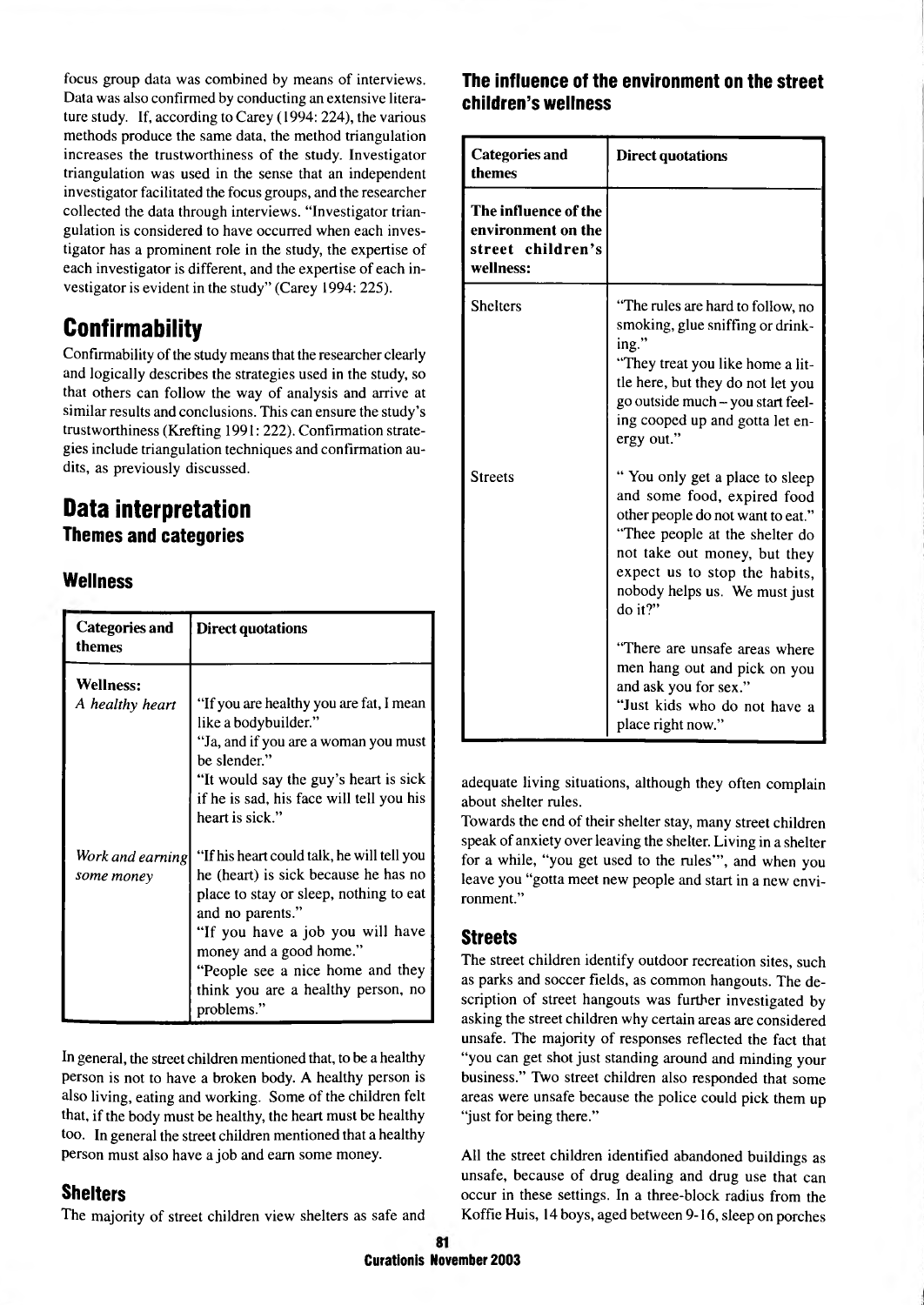in good weather and mostly in cracked houses or abandoned buildings the rest of the time. Most are from families whose parents were 'strung out on drugs'. Different community members, mostly shop owners, sometimes feed them, "usually food that has been expired."

The community refers to the street children as 'hangin' (as opposed to hanging out). The street children, who took part in the focus groups, refer to themselves as children without homes - as one of the participants reported 'the street can't have children'.

The focus group discussions, led to the following statements about why the children have left their homes, and have come to the streets of Sunnyside:

## Paths of homelessness affecting street children's wellness

| Categories and<br>themes                                                     | Direct quotations                                                                                                                                                                                                                                                                                                                                          |
|------------------------------------------------------------------------------|------------------------------------------------------------------------------------------------------------------------------------------------------------------------------------------------------------------------------------------------------------------------------------------------------------------------------------------------------------|
| <b>Paths of homeless-</b><br>ness affecting<br>street children's<br>wellness | "Mother is an 'off and on<br>drinker'."<br>"Threw me out of the house when<br>she found out I did not attend<br>school regularly."<br>"My grandmother suspects that I<br>am stealing cell phones."<br>"I had a stepfather, a night watch-<br>man, and I did not like him."<br>"Those people (foster parents)<br>also drank a lot and I didn't like<br>it." |

- substance abuse by parents or family,
- repeatedly runaway from home,
- death of one or both parents,
- school expulsions.

## Wellness seeking behaviors

The supportive framework (as in a family), extends from illness, economic requirements and shelter, to the realm of enjoyment. Support is offered in cases of illness. A group of children negotiated with the cinema manager, for the use of a room in the building, so that an ailing street child could lie and recover, while the rest of the group tended to him. Some members of the group helped the manager with odd jobs, to pay for the use of the room.

In another incident, a car knocked down a street child while he was 'immune' from danger (intoxicated from sniffing paint thinners and feeling very confident). His friends carried him several meters to the nearest all-night café. The owner then summoned an ambulance for him. "If he was not your friend, we would have left him in the street." In Sunnyside, a relatively small area, most street children know each other, at least by sight. Individuals are not necessarily bound to any single group but can, and do change their friendship

### Wellness seeking behaviors and access to care

| <b>Categories and themes</b>      | <b>Direct quotations</b>                                                                                                                                                                                                                                                                                                                                                                                                                                                                                                                                                                                                                                                                                                                                                                 |
|-----------------------------------|------------------------------------------------------------------------------------------------------------------------------------------------------------------------------------------------------------------------------------------------------------------------------------------------------------------------------------------------------------------------------------------------------------------------------------------------------------------------------------------------------------------------------------------------------------------------------------------------------------------------------------------------------------------------------------------------------------------------------------------------------------------------------------------|
| Wellness seeking be-<br>haviours: |                                                                                                                                                                                                                                                                                                                                                                                                                                                                                                                                                                                                                                                                                                                                                                                          |
| Wellness seeking be-<br>haviour   | Most of the street children said<br>the first person they will tell<br>that they are sick is "my<br>mother."<br>Facilitator: "but you are home-<br>less, you have no mother on<br>the street."<br>If they are not at home they<br>will tell "the one that is look-<br>ing after me."<br>The street children were posi-<br>tive that the oldest fellow in<br>the group looks after the rest,<br>and they will go to him for<br>help.<br>"If we see you (the researcher),<br>in the street we will go to you<br>for help, we trust you."<br>Many street children practice<br>self-medication: "If I have a<br>runny tummy I drink castor<br>oil."<br>They also delay seeking medi-<br>cal advice: "We only go to the<br>hospital if it is very serious, or<br>if we are bleeding heavily." |
| Access to care                    | "They (the staff), treat you<br>with respect and will not give<br>you your tests results without<br>asking, "where is your mom'."<br>"They ask too many ques-<br>tions."                                                                                                                                                                                                                                                                                                                                                                                                                                                                                                                                                                                                                 |

groups as frequently as they desire. While in a group, however, they will stand by their fellows/friends, as seen in the examples.

The street children identified the emergency room of the Pretoria Academic Hospital, located near Sunnyside, as a place they would go if they got hurt. The street children identified emergency rooms as convenient: "They are always open - you may have to wait forever, but eventually you will be seen." On further questioning, most of the street children stated that they would go to the emergency room if they got hurt or "really sick you know. Something that cannot wait, or if you did not see the pastor at the shelter."

On questioning what 'really sick' means: "Ja, like losing weight, sores on the face and skin, hey maybe sweating a lot." One street child stated that he must be "serious sick"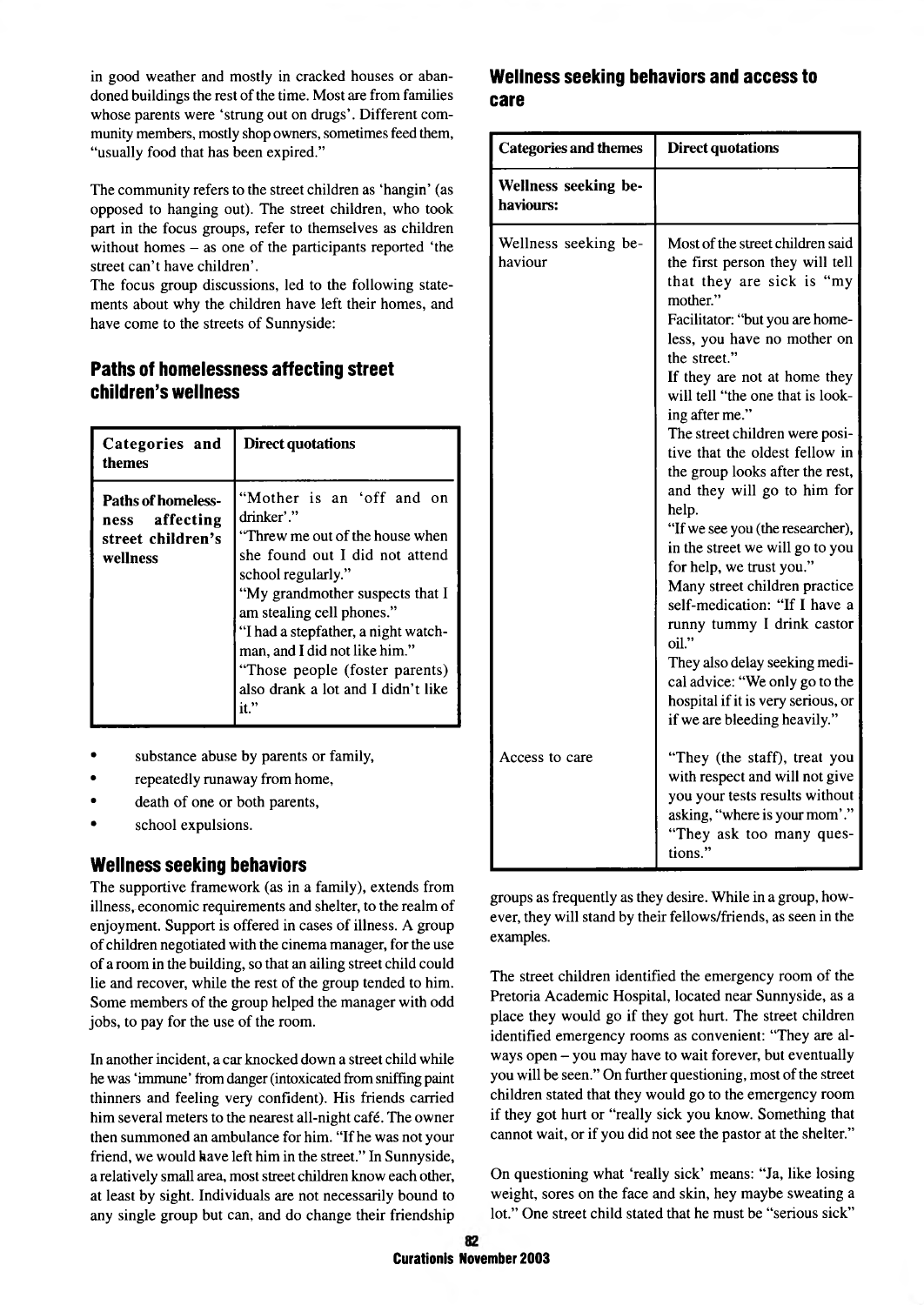before he goes to the hospital: "Ja, bad, really bad pain or bleeding, runny tummy - no hospital, just castor oil." One participant stated that he is ill when his mind tells him: "my heart beat change and I don't feel like eating." He also stated that he has not been to hospital in the last two years: "I treat myself, lie down for a few days, or Panados from the pastor, Father Felix."

Three street children identified the primary health care clinics as places you go for "female stuff or if you thought you have STIs."

One street child responded that it was "just for adults and bums that are homeless."

Several responded that they do not consider themselves homeless, "at least not like them."

#### Access to care

In the interviews, several youths discussed problems with access to care, such as: "They hassle you about medical aid, money and stuff", and "They (street children), cannot make their own appointments; their parents have to go with them."

Street children have a fear of being labeled and rejected by health personnel. They also have difficulty navigating the large bureaucracies of health institutions. Confidentiality was cited as an issue: "They (street children), do not want their parents to know sometimes."

Specific comments of the street children reflected issues of access to care, including health staff judgementalism. Other problems with getting health care were, waiting times, payment, and confusion over the need for parental consent. "I never know when they are gonna make me bring my mom or when they gonna call the police or social worker and they will put me in a shelter or try to find my parents and send me back."

#### Sources of advice

The street children stated that they would first try to take

| Categories and<br>themes                     | <b>Direct quotations</b>                                                                                                                                                       |
|----------------------------------------------|--------------------------------------------------------------------------------------------------------------------------------------------------------------------------------|
| Sources of advice and<br>wellness education: |                                                                                                                                                                                |
| Sources of advice                            | "I want to talk to someone not<br>too old $-$ it is not age $-$ it is<br>attitude, you know, 'old' is<br>when they do not want to lis-<br>ten, just want to preach at<br>vou." |
| Wellness education                           | "Adults need to listen to us<br>and tell us what is real."                                                                                                                     |

#### Sources of advice and wellness education

care of health problems themselves. Then they would ask friends for advice or they would ask their mothers, grandmothers or other trusted adult figures. "I would want an adult with experience and knows what they are talking about'.

There was also a discussion of what types of adult behavior and attitudes helped make it easier for youth, to seek advice. It was commonly reported that the street children are in regular contact with parents or other family members: "I won't be here for the second session, I'm going to visit my auntie." This contact occurred by telephone and by visits in the community, and was continued during the times spent living on the street.

It is clear that these family members are important sources of support and advice about health issues for street children, even for street children who experienced considerable neglect and abuse from the same families. One street child summarized this sentiment by saying, "I cannot live with her, but she is still my mom."

## **Wellness education**

Several street children stated that personal testimonials are helpful: "You know, peoples' real life stories about having been on drugs and getting AIDS; it gets to you and makes you think." Street children agreed that role-play in peer groups, about common, difficult relationship issues, such as "talking to your friend about condoms and stuff," is useful and 'real'. One street child commented that, through this method, "you get to hear ideas about what you can say and maybe what you could do different next time."

## Illnesses perceived by street children

The facilitator assisted street children in a discussion of what they perceive to be the main health problems and the major barriers to health care, of street children like themselves. The researcher and facilitator gave each street child

## Table 2 Common health problems of Sunnyside street children, based on free listing ( $n = 9$ )

| <b>Health problems</b>  | <b>Number</b> |
|-------------------------|---------------|
| <b>HIV/AIDS</b>         | 9             |
| Heart disease/sad heart | 8             |
| Injuries/cuts           | ጸ             |
| <b>STIs</b>             | 8             |
| Drug use                | 8             |
| Depression              |               |
| Bad colds               | 6             |
| Cancer                  | 5             |
| Mental problems         | 4             |
| Ear infection           | 3             |
| Bad teeth               | ٩             |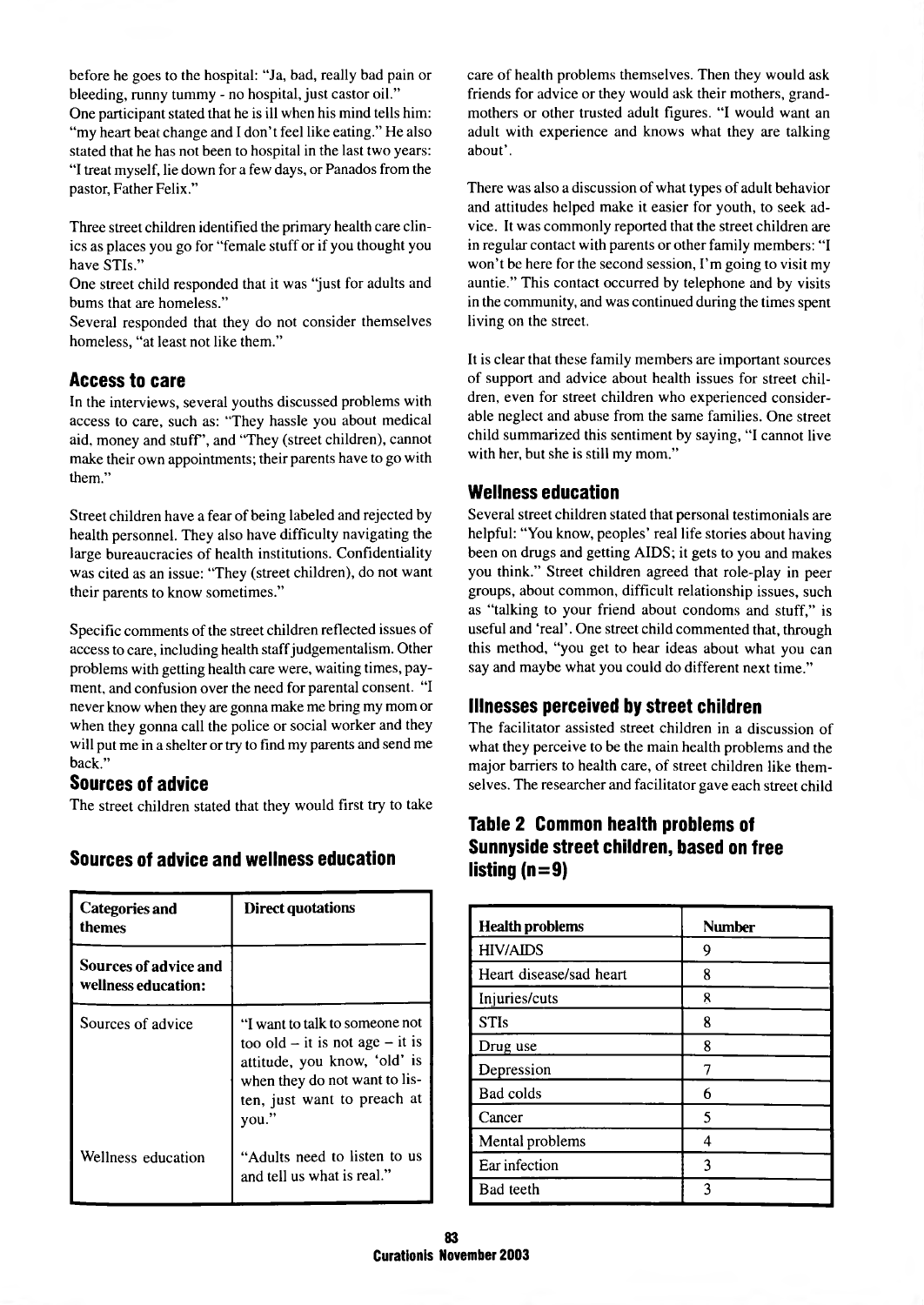### Illness

| <b>Categories and themes</b>            | <b>Direct quotations</b>                                                                                                                                                                                                                                                                                                                                                                                                                                                                                                                                                                                                                                                                                                                                                                                                                                                                                                                                                                                                                                                                                                                                         |
|-----------------------------------------|------------------------------------------------------------------------------------------------------------------------------------------------------------------------------------------------------------------------------------------------------------------------------------------------------------------------------------------------------------------------------------------------------------------------------------------------------------------------------------------------------------------------------------------------------------------------------------------------------------------------------------------------------------------------------------------------------------------------------------------------------------------------------------------------------------------------------------------------------------------------------------------------------------------------------------------------------------------------------------------------------------------------------------------------------------------------------------------------------------------------------------------------------------------|
| <b>Illness:</b>                         |                                                                                                                                                                                                                                                                                                                                                                                                                                                                                                                                                                                                                                                                                                                                                                                                                                                                                                                                                                                                                                                                                                                                                                  |
| Illness perceived by<br>street children | A street child, who spent con-<br>siderable time on the streets,<br>spoke on the functional value<br>of drug use: " Sometimes it<br>gets so bad out there, drugs<br>get you through."<br>Smoking dagga, sniffing glue<br>and drinking 'blue train' (men-<br>tholated spirits), helps for the<br>pain, hunger and cold, if you<br>use it you do not feel any-<br>thing."<br>"We are always getting into<br>fights and getting cut up and<br>bruised."<br>The children state that 'de-<br>pression', is different from<br>"mental problems" Mental<br>problems are "more serious"<br>- it is like being really messed<br>up in the head from being<br>born that way."<br>In general the street children<br>sometimes felt very lonely,<br>"most of the nights."<br>"This heart needs to talk to a<br>person, he is very lonely - if I<br>see somebody I know we talk<br>and laugh, the happiness<br>comes back for a short while."<br>"People don't want to see us.<br>It is if we are a bad dream.<br>They just want us to go away.<br>They don't love us. We are<br>not even as good as animals.<br>They forget that children with-<br>out home are people too." |

a pencil and paper and asked them to respond to the question: "What are the different kinds of health problems that street children like you have?" The following question was also asked: "W hich of these health problems have you ever had?" The free listing activity resulted in 11 different health problems, as shown in Table 2.

Most responses were for specific illnesses such as AIDS and STIs, but also included less specific conditions, such as skin problems and bad teeth. The street children divided common health problems into ones that 'deal with sex', and ones that 'happen to your body'. They further differentiated sex-related health problems into ones that street children can catch from someone (e.g. STIs and HIV/AIDS), and ones that 'just happen' (teenage pregnancy).

ones that "can kill you" (cancer), ones "not as serious" (bad colds) and ones "in the mind" (depression). The diseases that the street children were most afraid of getting were HIV/AIDS, followed by injuries/cuts, heart disease, STIs and depression.

The street children spoke of knowing at least one person who "has AIDS." One street child stated; "You see AIDS eating them up from the inside  $-$  it is scary." They reported having had health education at the Koffie Huis and on the streets, focusing on HIV/AIDS, and "how always to wear a condom - how easy it is to catch AIDS."

The children reported that they are afraid of "catching AIDS by eating out of the same pot - some of the children's hands have sores on and even bleeding." The street children also spoke freely of their knowledge, of and exposure to, street drugs, with many talking about close friends who "cannot shake it – once you get hooked on that stuff it is hard to get off'." Several reported that the main drugs of street children, like them, are glue, alcohol or benzene and marijuana/dagga, or, as they call it, GAGA.

Several street children talked about injuries as a health problem. A street child who had spent several weeks on the streets, during freezing July weather, living in cars to stay warm, reported that injuries were his main health-related problem while on the streets. He stated that he broke a car window with his fist: "I covered it up with my T-shirt but still got cut up." He said that he tried to wash the cuts, but "they got dirt in them and got infected."

A newcomer to the streets, who had been on the streets for only three weeks, 'pimped' on the rest of his group to the police, about a housebreaking incident. He was very severely beaten by the group, and ended up in hospital. According to the rest of the group, this hiding was simply part of teaching him the skills of the road - to protect his fellow street friends, above all other alliances.

Many of the street children spoke of the anxiety and loneliness that comes from "not having a home - you know, a place and people to love you." One street child stated that he sleeps during the day, and at night, he tries to stay awake. "If I go to sleep at night, it is dangerous, I am afraid of the older street children - they abuse us, and the vampire that bites you when you sleep - he is from the Satan."

Some street children are afraid that they will die in their sleep and that the police will come and take them away. "They will throw you in a big hole and no one will know that you are dead - the police do not tell your parents, or friends, you are dead – they are glad to get rid of us."

The street children stated how they missed their mothers, how a friend was wetting his pants in his sleep, and of not being able to handle a single more night. They grieve for the loss of their family, and for the loss of their childhood a cherished bicycle, lost brothers and sisters.

They divided the health problems of "your body", into

Peer relationships were generally represented as support-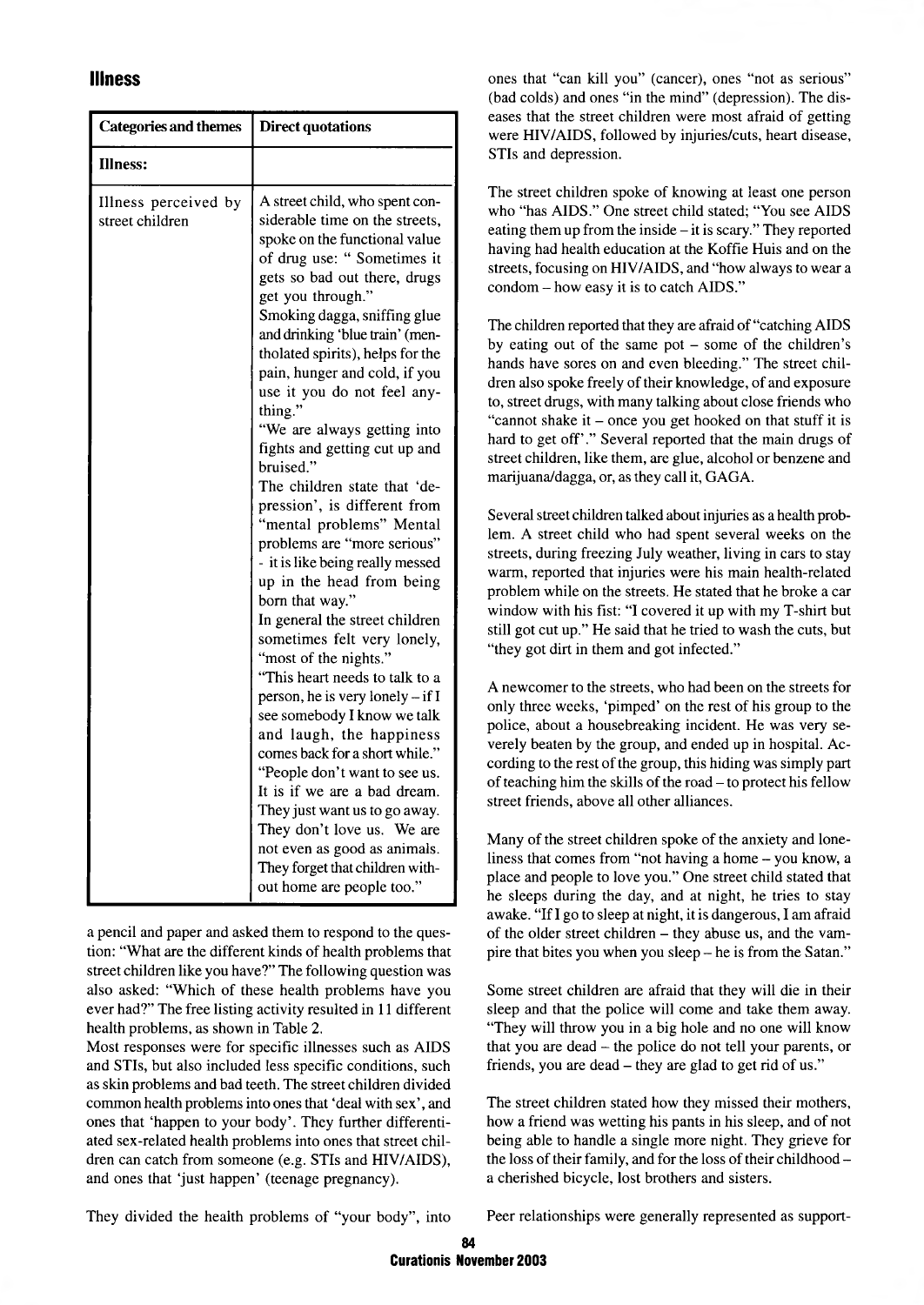



ive, co-operative and pleasurable. Very few street children spoke of negative experiences with friends. In contrast, many street children portrayed relationships with older or younger siblings as involving displacement, jealousy and resentment. Several street children spoke about having been forced to do wrong, or being beaten or left alone, by older siblings.

Half of the sample spoke of hurt, pain, anger and aggression in family relationships. In the majority of cases, these events and experiences were attributed to the moral laxity of parents - "they drank, they didn't care, they abandoned us, they punished unfairly." No street child mentioned economic hardship or other social problems. Nearly half of the street children made explicit, or implicit, statements indicating a desire to return to their families, or to find a substitute family or home.

The people of the community can help the street children not to be so lonely. To learn, to grow, a time when children should have a chance to develop their potential and enjoy bright plans for their future, is impossible for street children. "Sometimes I dream I am a journalist, I'll write you (the researcher) a story one day, if my mother wants me back, but for now, I must survive on the street, I have no time, or a camera." The others wished to be traffic police, bricklayers, songwriters, lorry drivers and, most frequently, policemen.

These street children do not know of any other games but survival. Their school is the street; their teacher, injustice. Their future is a dark alley of uncertainty that could end with their lives, at any time.

## The street child's health needs

The street children's perception of the relationships, between components of their wellness needs, was developed from the qualitative data.

• Street children view wellness. wellness education, and access to health care, as part of a larger context that includes peers, friends and family.

A variety of forms of violence are also a part of the street children's social context.

• Street children see illness as being within the individual and caused either by individual behaviors, or by things outside a person's control.

They speak of

wellness as being "something you gotta take care of," that comes mainly from individual self-care behaviors and not from seeking medical care "when you need it."

The street children place high value on peer interactions (shown within social context), and on guidance from adults with experience.

The street children seek advice and care from their friends, "cause they know what it is like," but also from family.

• Many of the street children continue to have some contact with parents, grandparents and other family members, even during their experience with homelessness.

The street children get angry at rules and boundaries set by adults, but they also seek advice from adults who "do not preach."

They view doctors and the health care system in a narrow biomedical context: "They give you pills, injections or they try to fix something."

Wellness education is outside the medical care system, linked with various figures such as older peers, the pastor, Father Felix, and voluntary workers from the Koffie Huis, with whom the street children interact on a daily basis.

## **Recommendations** Services

Efforts should be made to keep street children in their own communities, perhaps through the addition of supervised group homes, as an alternative to foster care.

As mentioned previously, the street children accept health education, if it provides examples of realistic peer and wellknown sport heroes' interactions, within the context of health behaviors, and if it provides positive guidance. The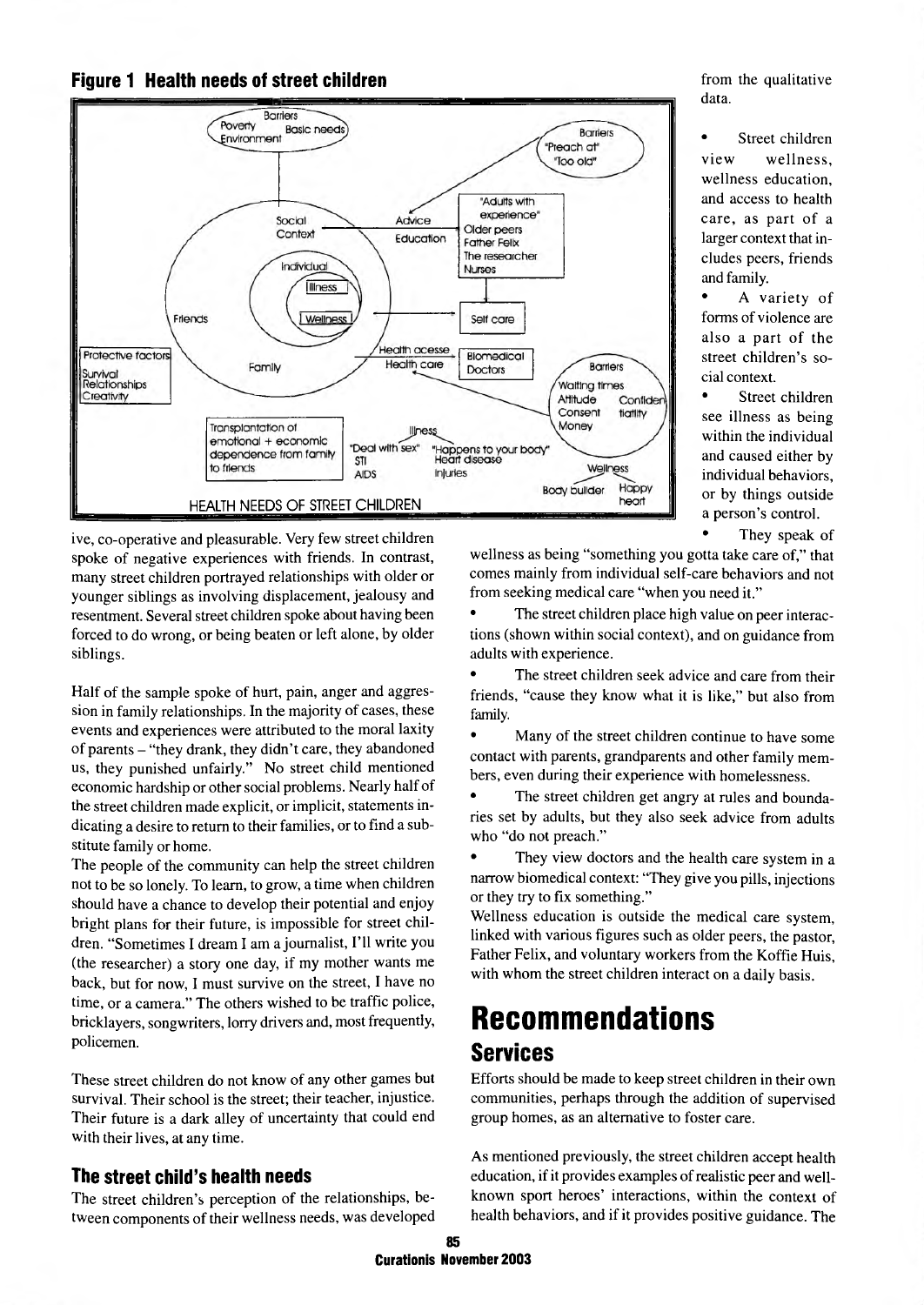street children clearly want adult advice and guidance on health related issues, as long as it is not judgmental or irrelevant to their current situation.

Community programmes should be designed for street children, by providing practical information on how to talk to street children about difficult subjects such as sex and drugs, and by providing information on accessing local health social services for children in need.

In conjunction with the Medical Faculty of the University of Pretoria and the Pretoria Academic Hospital, students and tutors can run an outreach clinic at the Koffie Huis. All children that are registered at the Koffie Huis, can get free consultations from the students, accompanied by their tutors. A child with a severe health problem can be referred to the hospital for treatment.

It is important to note that street children, who are homeless and from less than ideal family situations, remain in contact with, and continue to seek advice from parents and other family members. These family connections should be recognized and supported whenever possible.

Local health departments should increase access to community-based adolescent health clinics, such as school and mall-based teen clinics.

The general concern and confusion, regarding the need for parental consent for care, indicates that health facilities should clarify their policies, about the provision of health care, to unaccompanied street children, and should clearly post these policies in waiting rooms.

## Education

The street children showed considerable insight and creativity during focus group discussions and activities about the perception of health and health needs. The children were interested in being included in the planning and implementation of health education initiatives. Their intellectual and problem solving capacities are far above what would be predicted, when considering their backgrounds.

The street children were generally energetic in art and music, and these media could be used for health education.

It is important that the curriculum of nursing students must include the health promotion of vulnerable groups, such as street children. As seen in the literature, and the research that has been done, there is an increasing number of street children in South Africa. With the mortality of people, because of HIV/AIDS, these numbers can increase tremendously.

## Research

Follow-up research is needed on how best to identify these street children, and assist them, with appropriate access to health and social services. Such interventions should be done in conjunction with the existing community support networks, for these children.

Instead of focusing on the pathology of inner city street children in particular, it would be beneficial for health researchers, to begin examining the street child's strengths, and also, what is working with this population.

## **Limitations**

It is important to note that the street children included in this study were all black boys between the ages of 9 and 13.

However, important gender and ethnic variations in responses may have been missed in this research. In addition, probable differences in responses, between different age categories, were not captured in this research.

While all the participants were informed of the research, one child seemed to view the research as part of the Koffie Huis is general information sessions.

## Conclusion

The findings of this research revealed two major themes:

- Wellness
- Illness

The findings of this research revealed five categories:

- Influences the environment has on street children's wellness
- Paths of homelessness of street children of Sunnyside, that play a leading role in their wellness
- Wellness seeking behaviors, of the street children of Sunnyside, and the access to care they make use of
- Sources of advice and wellness education the street children of Sunnyside make use of
- Illnesses perceived by the street children of Sunnyside

The data present the self-perceived health problems and access to health care of the street children, within a sociocultural context. The most commonly identified health problems (as identified by street children), are HIV/AIDS, heart diseases/sad heart, injuries and cuts, STIs, drug use and bad colds. These correlate well with findings from quantitative health assessments of street children in Baltimore (Ensign & Santelli 1977: 817). The street children acknowledge the role of individual risk taking behaviors in the development of many of these common health problems.

Issues of confidentiality were important for the street children, especially sexually related health problems. It appears that the street children avoid non-urgent, emergency care visits and instead practice self-medication, or seek primary health care, if it is 'child friendly'.

## References

CAREY, MA 1994: The group effect in focus groups: Planning, implementing and interpreting focus group research. (In JM Morse (Ed.), Critical issues in qualitative research